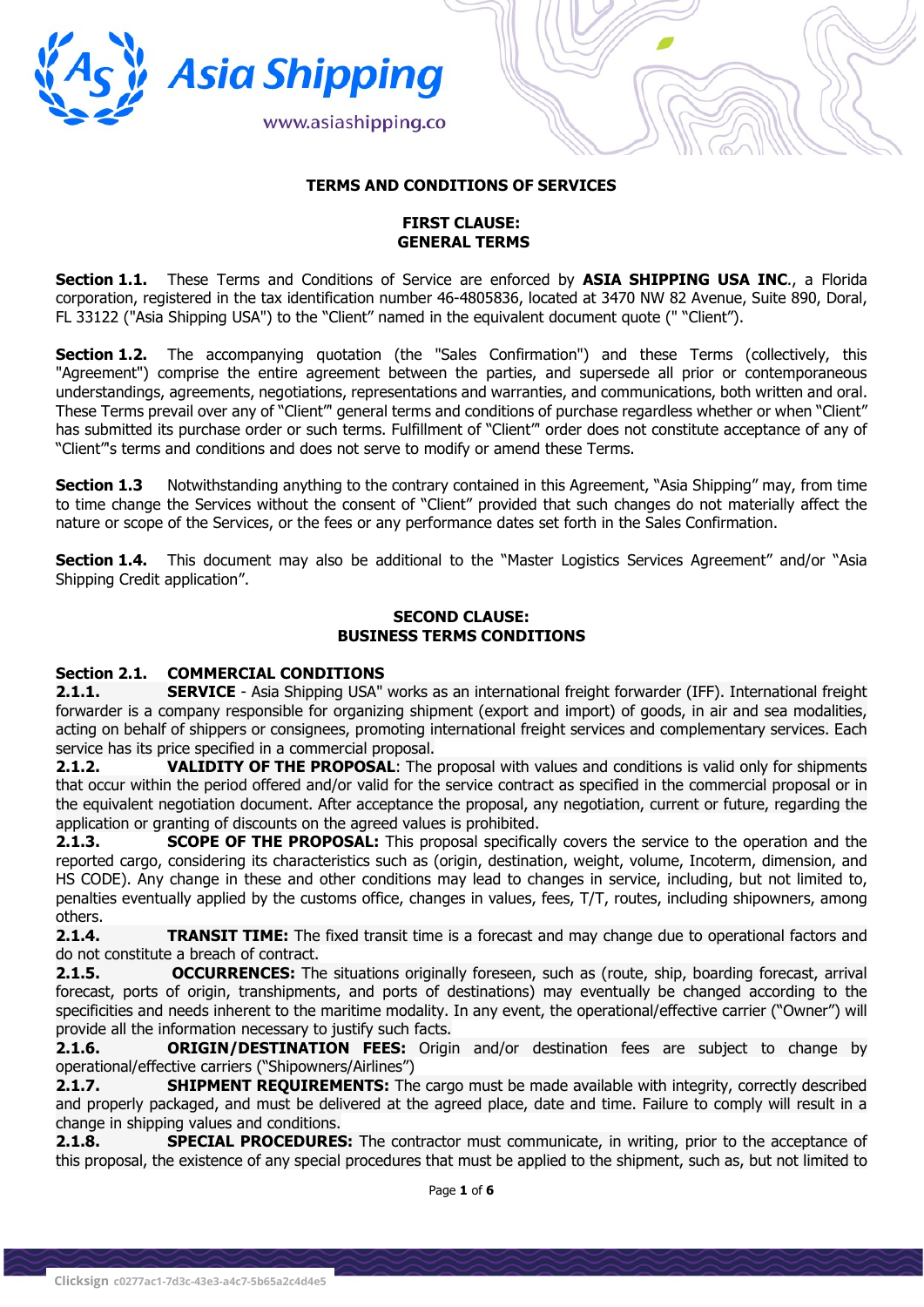

restrictions, early deliveries, temperature control, guidelines for removals, categorization as prescribed cargo, dangerousness, perishability and fragility, among others, if not, the shipment will follow general rules. Asia Shipping is not responsible for services provided by third parties involved.

2.1.9. DANGEROUS CARGO - For shipments of cargo categorized as "dangerous cargo", the quotation and service depended on the evaluation and prior acceptance by the shipowner, without prejudice to the obligation to comply with all legislation for shipments of "DGR cargo" by the CONTRACTOR;

2.1.10. PHYTOSANITARY STANDARDS - The CONTRACTING PARTY is obliged to observe and quide its respective commercial partners in relation to the guidelines of the International Standard for Phytosanitary Measures. In the event of non-compliance, the CONTRACTING PARTY will be directly responsible for all costs and fines that may be levied on the demand resolution process.

2.1.11. **CANCELLATION OR ABANDONMENT** - If the ""Client" gives reason for the cancellation of the services, or even the eventual abandonment of the cargo, it will be responsible for paying all costs that may be generated, such as, but not limited to, storage, spawning/spawning, transportation costs road, documentary and other related costs.

# Section 2.2.CHARGES AND PAYMENT TERMS

2.2.1. SERVICE FEES. The "Client" shall pay the Asia Shipping USA for the Services contracted in accordance with the rates established in the quotation (the "Rates/Fees") or in the price sheet or equivalent document that configures negotiation (proposed and accepted) by the parties, including negotiations by electronic means / digital.

2.2.2. The Asia Shipping USA reserves the right to update its quote, conditions of service or prices in the event of an increase in tariffs, congestion of routes, fees, taxes, freight or import costs, significant fluctuation in the exchange rate, or in cases of force majeure. The Asia Shipping USA will justify whenever necessary to the "Client".

- 2.2.3. PAYMENT TERMS.
	- (a) DUE DATE Payment shall be due from "Client" immediately from the date of issuance of the invoice or equivalent document by the Asia Shipping USA, unless otherwise agreed between the parties. If the "parties" agree on credit for payment, the document "ASIA SHIPPING Credit Application" must be signed, in addition to this contract.
	- (b) PAYMENT WITH DELAY In cases where payment is not made within the due date, the "Client" agrees to pay in addition to the principal amount at the rate of 5% (five per cent), in addition to interest on all late payments at the monthly rate of 1.5% or the highest rate permissible under applicable Law, calculated and compounded daily from the date due until paid in full. "Client" shall also reimburse Asia Shipping USA for all costs incurred in collecting any late payments, including, without limitation, attorneys' fees. "Client" shall pay the Asia Shipping USA by the method of payment method requested by Asia Shipping USA. The parties intend that the Liquidated Damages constitute compensation, and not a penalty. The parties acknowledge and agree that the Asia Shipping USA's harm caused by a "Client" Breach would be impossible or very difficult to accurately estimate as of the date Asia Shipping USA commences Services, and that the Liquidated Damages are a reasonable estimate of the anticipated or actual harm that might arise from a "Client" Breach. The "Client" 's payment of the Liquidated Damages is the "Client"'s sole liability and entire obligation and the Asia Shipping USAs's exclusive remedy for any "Client" Breach.
	- (c) OTHER REMEDIES. In addition to all other remedies available under this Agreement or at law (which Asia Shipping USA does not waive by the exercise of any rights hereunder), Asia Shipping USA shall, in its sole discretion, be entitled to suspend the release of any Goods or cease performance of any Services if "Client" fails to pay any amounts if the payment is not made within 15 days. In addition, Asia Shipping USA reserves the right to require payment in full of all amounts owed by "Client" in advance of the release of the related Goods.
	- (d) OFFSETS. "Client" shall not withhold payment of any amounts due and payable to Asia Shipping USA under this Agreement by reason of any set-off of any claim or dispute with Asia Shipping USA, whether relating to Asia Shipping USA's breach, bankruptcy, or otherwise.

2.2.4. Unsatisfactory Credit Status. If Asia Shipping USA determines in its sole discretion that "Client"'s financial condition or creditworthiness is inadequate or unsatisfactory, then in addition to Asia Shipping USA 's other rights, Asia Shipping USA may without liability or penalty take any of the following actions: (i) accelerate all amounts owed by "Client" to Asia Shipping USA under this Agreement; (ii) modify the payment terms specified in this Section for outstanding and future Services, including requiring "Client" to pay cash in advance; (iii) cancel any previously accepted Services; (iv) terminate this Agreement effective immediately; or (v) any combination of the above. No actions taken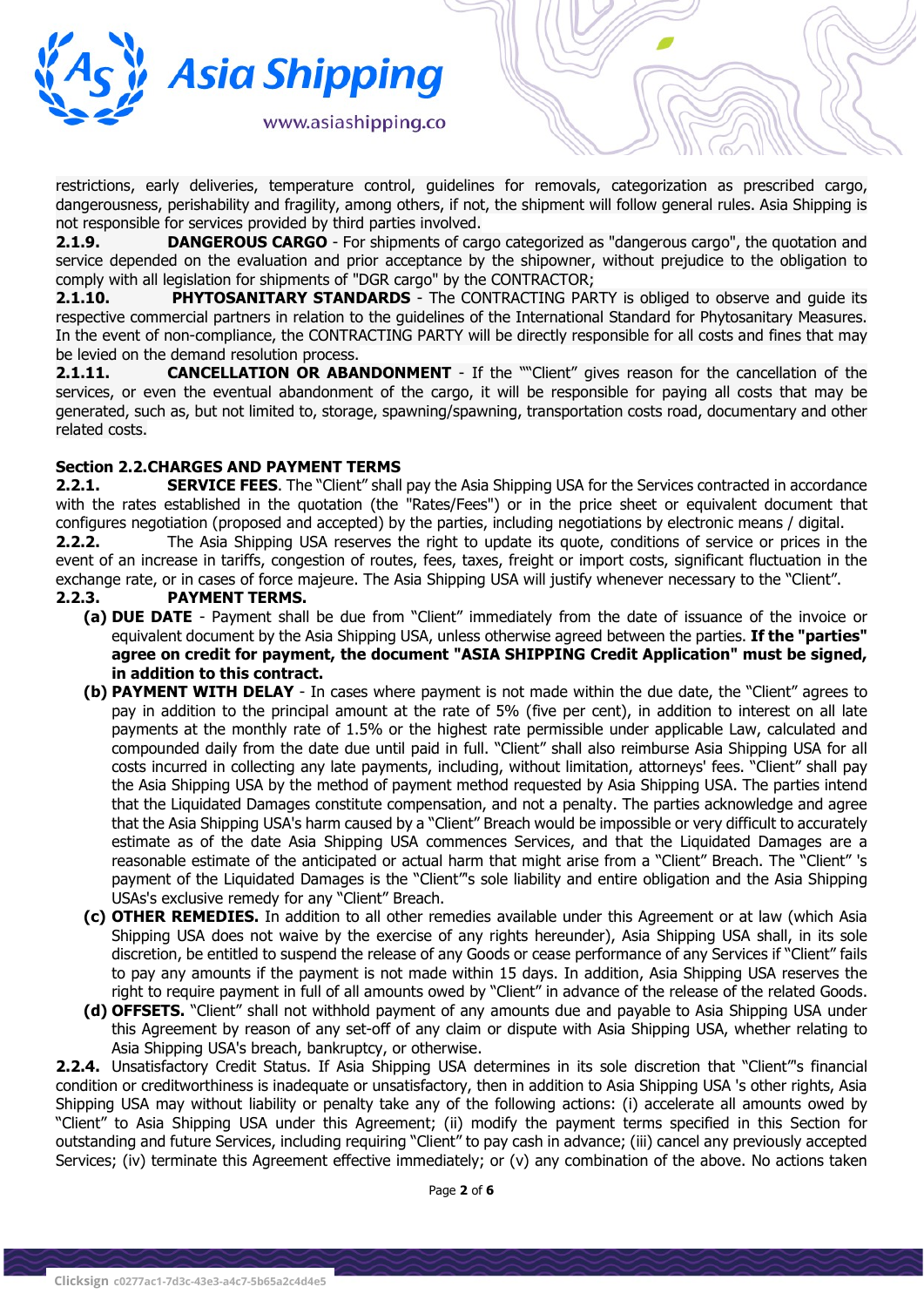

by Asia Shipping USA under this Section (nor any failure of Asia Shipping USA to act under this Section) constitute a waiver by Asia Shipping USA of any of its rights to enforce "Client"'s obligations under this Agreement including, but not limited to, the obligation of "Client" to make payments as required under this Agreement.

# THIRD CLAUSE: PRIMARY RESPONSABILITIES OF THE PARTIES

# Section 3.1. RESPONSIBILITIES OF THE PARTIES

**3.1.1.** Without prejudice to other obligations, Asia Shipping USA is responsible for:

- a) Provide high quality services, maintain your licenses valid, and have qualified personnel;
- b) Keep the "Client" informed about their shipments;
- c) Intermediate with operational Asia Shipping USAs (shipowners, airlines, road transport companies, warehouses) and all other operators, seeking to improve the "Client" operation;
- d) Comply with the legislation;
- e) The Asia Shipping USA is not responsible for the negotiation between seller and buyer, for the content of volumes, type of goods, trademarks, prices or quality.
- **3.1.2** Without prejudice to other obligations, the "Client" is responsible for
	- a) Keep your contacts and licenses active;
	- b) Pay all customs duties, taxes, fees;
	- c) Pay for the contracted services;
	- d) Responsible for the negotiation, type of merchandise, price, quality, trademark, and everything else related to the commercial operation;
	- e) Responsible for notifying any problem in the operation;
	- f) Responsible for indicating special treatment for loading (temperature control, perishable cargo, fragile and others);
	- g) Responsible for having a current and valid insurance policy;
	- h) Responsible for the return of cargo units (container) within the time contracted and/or indicated by the shipowner
	- i) Responsible for all costs and processes related to eventual withdrawal, cancellation or abandonment of cargo;
	- j) The "Client" shall comply with all applicable laws and regulations relating to the transportation of hazardous materials as defined in 49 CFR § 172.800 and § 173 et seq. to the extent that goods in any shipments constitute hazardous materials. "Client" shall notify "Asia Shipping" immediately if any such shipments contain hazardous materials. "Client" shall defend and indemnify, and hold harmless, "Asia Shipping" from any liability, loss, damage, or penalties of any kind (including reasonable attorney fees) resulting from "Client"' (a) failure to notify "Asia Shipping"
	- k) Documentation. "Client" is responsible for completing any documentation required to be tendered to "Asia Shipping" in connection with the Services ("Service Documentation"), as requested by "Asia Shipping", and warrants that all Service Documentation will provide full and accurate information as required for the applicable Service.

The parties agree that the contracted services are not exclusive.

#### FORTH CLAUSE: COMPLIANCE CLAUSES

# Section 4.1. COMPLIANCE CLAUSES

**4.1.1. CONFIDENTIAL INFORMATION -** The "Parties" may share information to carry out their business, through various means (Electronic, physical, and even verbal). All information must be subject to the principles of necessity, proper use and confidentiality. They must not be shared, stored, or reproduced for purposes other than the

Page 3 of 6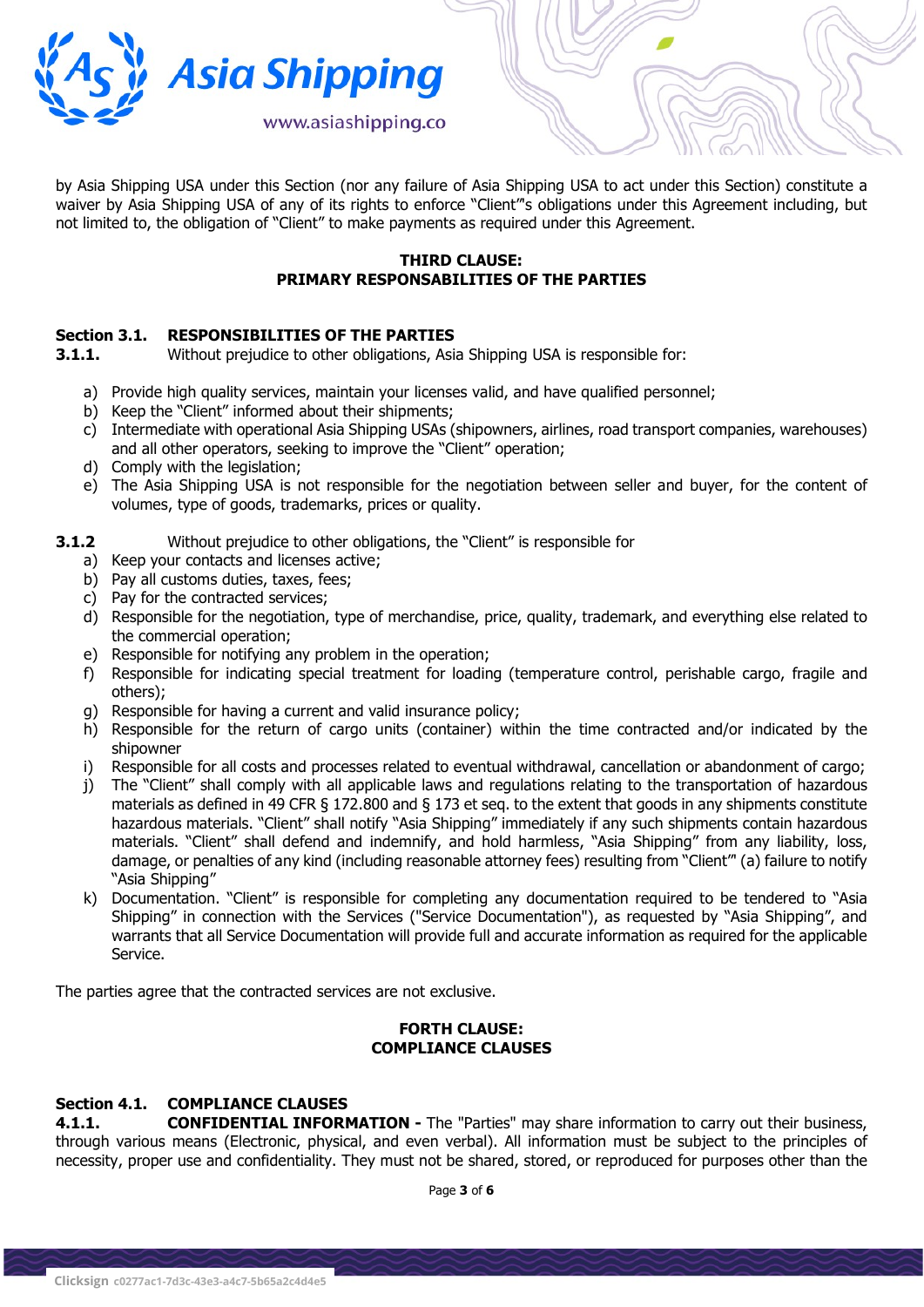

legitimate purposes of the parties. Asia Shipping is authorized to share information with its partners for the sole purpose of providing services to the "Client"; Information that is considered public is not considered confidential;

4.1.2. **NON-DISCRIMINATION -**The "Parties" agree not to practice any act, intentional or unintentional, of discrimination, regardless of any type of ethnicity, color, religion, age, gender, or any other characteristic.

4.1.3. **ANTI-CORRUPTION -** The "Parties" undertake not to promote, offer, give, subsidize any type of value or advantage to a public agent, regardless of the reason or circumstance.

4.1.4. LOGISTICS CHAIN SECURITY - The "Parties" undertake, within their responsibility, to act for the security of the logistics chain, implementing access controls, security, conference, in order to comply with requirements that prevent the contamination of cargo by an illegal substance, transport hidden explosives, combating, within its attribution's crime and terrorism.

#### 4.1.5. COMPLY WITH THE LAW.

The "Parties" agree to respect the legislation applicable to their business, in accordance with their activities, in particular customs law, international law, logistical security law, labor law and other applicable laws.

#### 4.1.6. PERSONAL DATA PROCESSING

In order to carry out their economic activities, the "PARTIES" may carry out personal data processing operations, from one party to another, such as, but not limited to, the collection, classification, reproduction, transmission, processing, archiving, storage and other necessary, always linked to the principles of purpose, adequacy and necessity, applying in all cases good technical and administrative security measures with the objective of protecting the personal data that may have access. Every process of processing personal data must be linked to the legitimate interest and legitimate, legal and contractual purpose, proper and inherent to the respective economic activities".

## FIFTH CLAUSE CLAIMS PROCESS

#### Section 5.1. TITLE/INSURANCE

**5.1.1.** It is understood and agreed between the Parties that, unless otherwise expressly agreed by the Asia Shipping USA in this Agreement, the Asia Shipping USA will not acquire title to the Goods on behalf of the "Client". The Asia Shipping USA will intermediate logistical services for the "Client", with its logistical partners.

**5.1.2.** The "Client" must have insurance policies to reduce the impact of eventual claims (damage, loss/misplacement) of the cargo, thus covering the goods, expenses, and profits. If the "Client" does not have a contracted insurance policy, any refund will be subject to limitations according to transport rules.

**5.1.3.** Claims Handling Process. Any claim made by "Client" against Asia Shipping USA for loss or damage to any Goods will be handled in the following manner:

- (a) "Client" will notify Asia Shipping USA promptly once "Client" discovers a possible loss or damage claim. The Parties agree that "Client" shall have 10 days or the minimum amount of time per applicable law after delivery of the shipment of Goods or, if no delivery, after the scheduled delivery date, to file a written claim for loss or damage to the Goods. The term "written claim" means delivering a written claim or notice of claim which reasonably notifies Asia Shipping USA that loss or damage has occurred to the shipment of Goods, describes the nature of the damage, and provides a reasonable estimate of the amount of the claim.
- (b) Asia Shipping USA agrees to required assist "Client" in resolving all claims with a Subcontractor.
- (c) Any action at law by "Client" to recover any claim against Asia Shipping USA shall be instituted by "Client" no later than one (1) year after a written declination of claim has been delivered to "Client" by Asia Shipping USA.
- (d) "Client" shall not off-set claims against any Service charges without Asia Shipping USA's written permission.
- (e) If governing law mandates a longer period of time for notice of a claim or time in which to file suit, such longer period of time will not control.

# Section 5.2. LIMITATIONS OF LIABILITY.

(a) In entering into this Agreement, "Client" understands that the Services will be subject to Asia Shipping USA's or, as applicable, a Subcontractor's limitations of liability, and that "Client"'s rights to pursue Asia Shipping USA

Page 4 of 6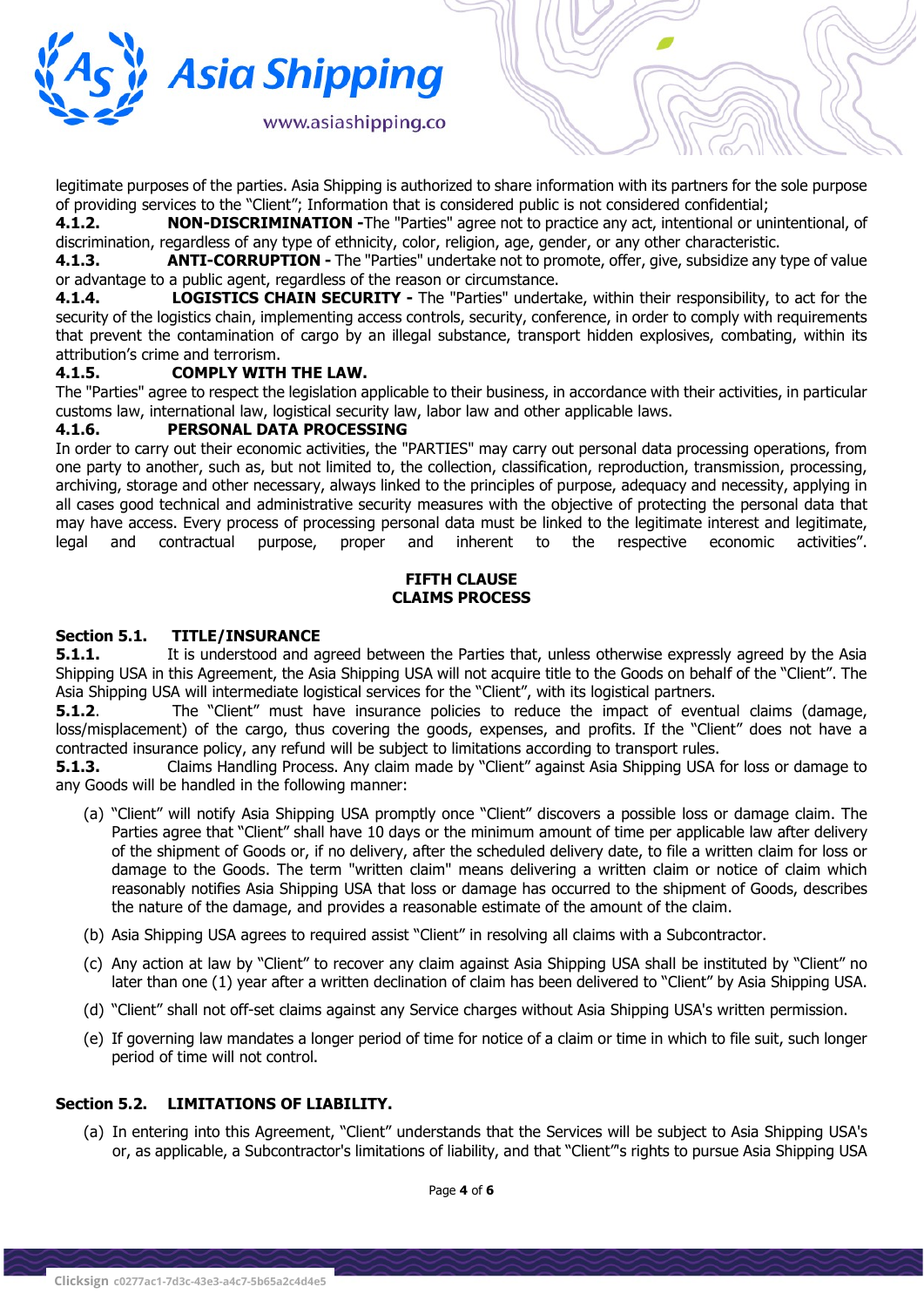

and/or a Subcontractor for full actual loss or damaged Goods may be limited or prohibited by specific contractual terms or applicable law.

- (b) Neither Asia Shipping USA nor any Subcontractors shall be liable for service delays.
- (c) Except for obligations to make payment under this agreement, liability for freight claims liability for indemnification, liability for breach of confidentiality, in no event shall Asia Shipping USA´s aggregate liability arising out of or related to this agreement, whether arising out of or related to breach of contract, tort (including negligence), strict liability, or otherwise, exceed the total amount paid to Asia Shipping USA under this agreement in the month period preceding the event giving rise to the claim or \$ 10,000, whichever is less. The foregoing limitations apply even if Asia Shipping USA´s remedies under this agreement fail of their essential purpose.

5.5.Insurance."Client" Insurance Obligations. During the Term "Client" shall, at its own expense, maintain and carry insurance in full force and effect against fire or other casualty with financially sound and reputable insurers.

# SIXTH CLAUSE FORCE MAJEURE

#### Section 6.1. FORCE MAJEURE

**6.1.1.** No Party shall be liable or responsible to the other Party, or be deemed to have defaulted under or breached this Agreement, for any failure or delay in fulfilling or performing any term of this Agreement (except for any obligations to make payments to the other Party hereunder), when and to the extent the failure or delay is caused by or results from acts beyond the impacted Party's ("Impacted Party") reasonable control, including, without limitation, the following force majeure events ("Force Majeure Event(s)"): (a) acts of God; (b) flood, fire, earthquake, epidemics, pandemics, or explosion; (c) war, invasion, hostilities (whether war is declared or not), terrorist threats or acts, riot, or other civil unrest; (d) government order, law, or actions; (e) embargoes or blockades in effect on or after the date of this Agreement; (and (f) national or regional emergency; and(g) strikes, labor stoppages or slowdowns, or other industrial disturbances; and (h) ) telecommunication breakdowns, power outages or shortages, lack of warehouse or storage space, inadequate transportation services, or inability or delay in obtaining supplies of adequate or suitable materials; and (i) other similar events beyond the reasonable control of the Impacted Party. The Impacted Party shall give notice as soon as is reasonably practical of the Force Majeure Event to the other Party, stating the period of time the occurrence is expected to continue. The Impacted Party shall use diligent efforts to end the failure or delay and ensure the effects of such Force Majeure Event are minimized. The Impacted Party shall resume the performance of its obligations as soon as reasonably practicable after the removal of the cause. In the event that the Impacted Party's failure or delay remains uncured for a period of 30 consecutive days following written notice given by it hereunder, either Party may thereafter terminate this Agreement upon 30 days' written notice, subject to the provisions of Erro! Fonte de referência não encontrada.. In the event of a Force Majeure Event, "Client" shall compensate Asia Shipping USA for all Services provided during the period of the Force Majeure Event, but shall not be required to compensate Asia Shipping USA for Services not performed during the period of the Force Majeure Event. For purposes of this provision when applied to Asia Shipping USA, "Impacted Party" includes any Subcontractor.

#### SEVENTH CLAUSE GENERAL TERMS

7.1. THE FREE AGREEMENT BETWEEN THE PARTIES - The contractual rules are binding, they do not constitute rules of adhesion, they were previously presented to the CONTRACTING PARTY(s), they are also published and available at: https://www.asiashipping.co / de so that it cannot be claimed at any time, ignorance of them. The rules and conditions set forth herein do not fit the consumerist rules.

**7.2. TOLERANCE** - The parties' tolerance of non-compliance with any contractual clause will not result in novation, pardon, suspension, interruption, waiver and/or modification of what has been agreed, which is why the parties will not be able to invoke the facts exemplified in this clause for the benefit own or third parties, and must comply with the obligations as contracted, regardless of any judicial or extrajudicial interpellation.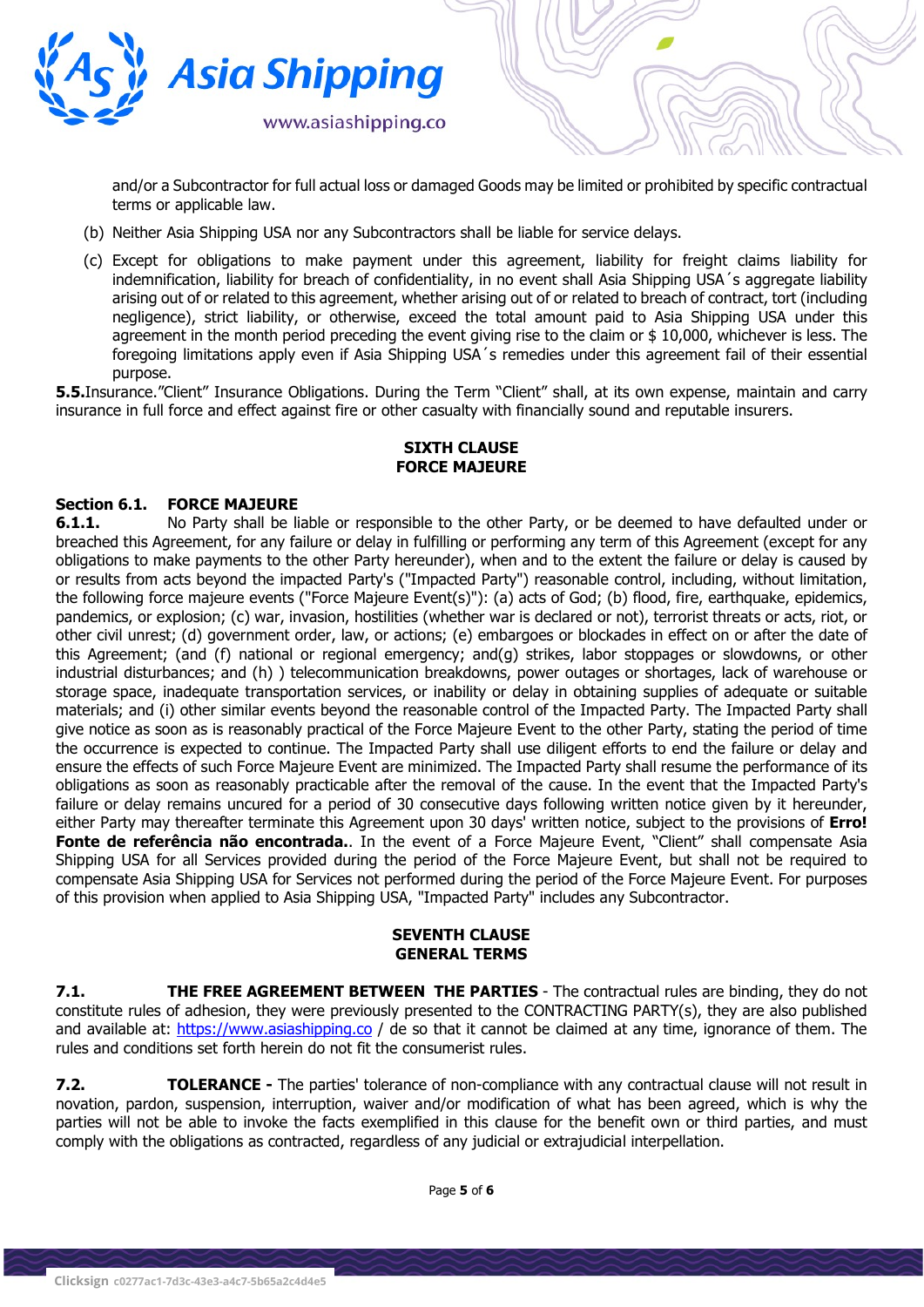

**7.3.** ACCEPTANCE - It is requested that the confirmation of the contracting of the proposed service is preferably given through the acceptance of the "CLIENT" via email to Asia Shipping. In case it is not formally accepted via email, the "CLIENT" freely agrees that the sending of the boarding instruction, the conference and approval of the draft bill of lading, or other document, action, communication and/or message that by it configures the continuity of the service, it will constitute the acceptance of the referring commercial proposal for all purposes, and the "CLIENT" cannot claim, at any time, ignorance or disagreement with any condition, in this proposed and bound act. To settle any pending issues, the parties accept the choice of venue in Miami/FL, USA

7.4. POWER AND AUTHORITY. The Client represents and warrants that (i) it has the full and unrestricted right, power and authority to contract the services, instruct, request, quote and fulfill its obligations described in this Term and other related documents in accordance with the terms of this Agreement; and (ii) your performance of your obligations hereunder will not and will not violate (A) any applicable law or regulation, (B) any agreement, obligation or understanding (whether oral or written) to which you are a party, or (C) any rights owned by third parties.

CONTACT US ׀ COMMUNICATION CHANNEL AND ADDITIONAL INFORMATION: Asia Shipping maintains a communication channel available on its portal so that you can contact us, access https://www.asiashipping.co/enus/contact-us

Miami, FL – USA, June 2022

The company director and the compliance manager sign the document, for all legal purposes

ASIA SHIPPING USA INC

Sergio Pinho de Araújo Director Sergio.pinho@br-asgroup.com

Alexandro Alves Ferreira Compliance Manager alexandro@br-asgroup.com

Page 6 of 6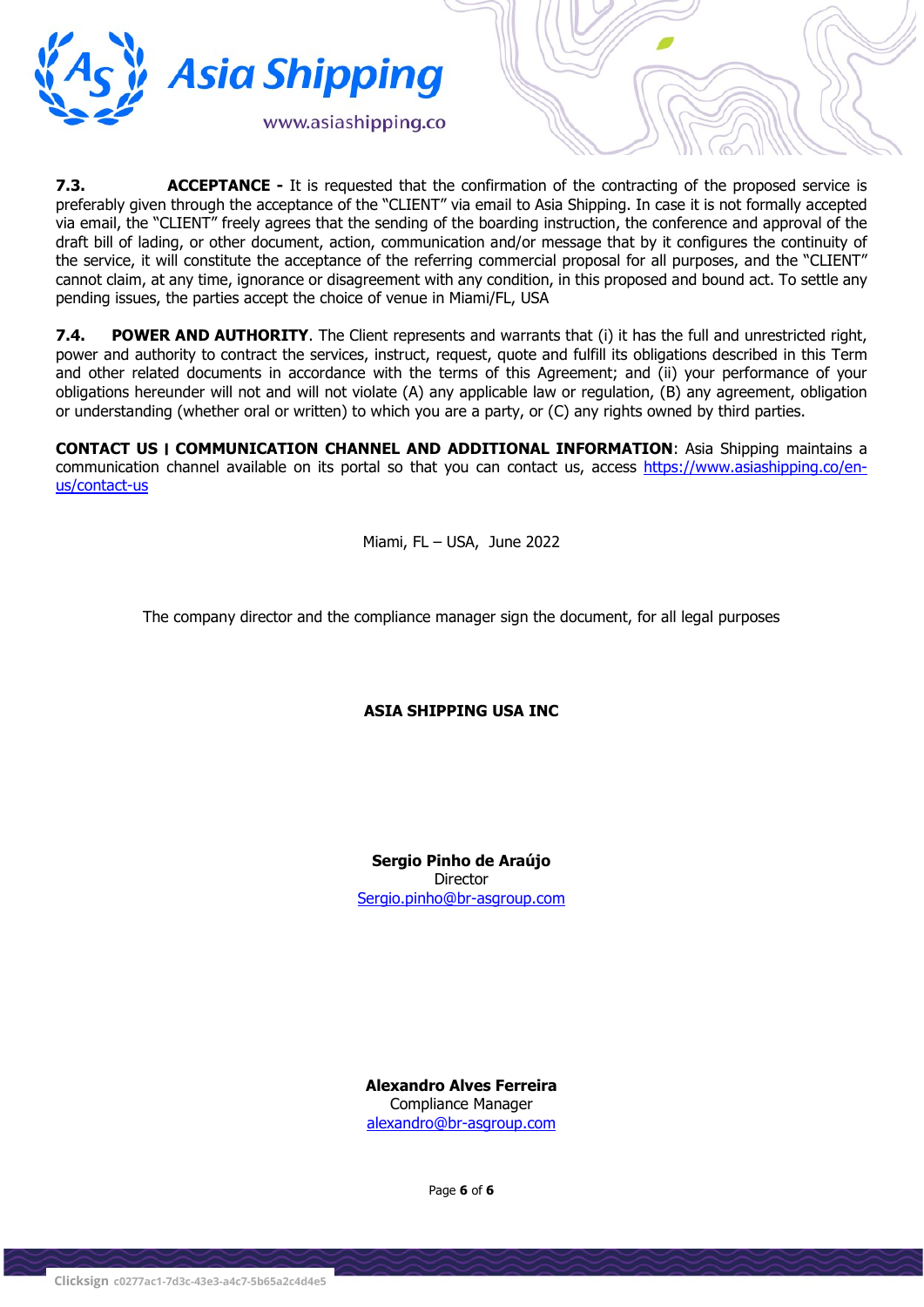

# **Terms and Condition\_Asia Shipping.pdf**

Document number #c0277ac1-7d3c-43e3-a4c7-5b65a2c4d4e5 **Hash of the original document (SHA256):** 78af6d4934937b56ece89d5772a9c3021687b0ddf796d7fcd23b14be15b08d4e

# **Signatures**



# **Alexandro Alves Ferreira**

CPF: 022.521.219-63 Signed as manager on Jun 20 2022 at 09:41:40

 $\widehat{\mathcal{S}}$  Sergio Pinho de Araujo CPF: 293.205.368-05 Signed as party on Jun 20 2022 at 09:41:42

# **Log**

| Jun 20, 2022 09:40 | Sender with email alexandro@br-asgroup.com linked to Account 607a712f-c8fd-40c9-8df2-<br>38ab0dcd74bd created this document c0277ac1-7d3c-43e3-a4c7-5b65a2c4d4e5. Deadline: July<br>20, 2022 (09:38). Auto-close after the last signature: enabled. Language: English.                                                                                                                                                                                             |
|--------------------|--------------------------------------------------------------------------------------------------------------------------------------------------------------------------------------------------------------------------------------------------------------------------------------------------------------------------------------------------------------------------------------------------------------------------------------------------------------------|
| Jun 20, 2022 09:40 | Sender with email alexandro@br-asgroup.com linked to Account 607a712f-c8fd-40c9-8df2-<br>38ab0dcd74bd added to the Signature List:<br>alexandro@br-asgroup.com, to sign as manager, with the following authentication factors: email<br>(by token); Name; Brazilian Social Security Number (CPF); IP address. Data informed by Sender<br>to authenticate signatory: name Alexandro Alves Ferreira<br>and Brazilian Social<br>Security Number (CPF) 022.521.219-63. |
| Jun 20, 2022 09:40 | Sender with email alexandro@br-asgroup.com linked to Account 607a712f-c8fd-40c9-8df2-<br>38ab0dcd74bd added to the Signature List:<br>sergio.pinho@br-asgroup.com, to sign as party, with the following authentication factors: email<br>(by token); Name; Brazilian Social Security Number (CPF); IP address. Data informed by Sender<br>to authenticate signatory: name Sergio Pinho de Araujo and Brazilian Social Security Number<br>(CPF) 293.205.368-05.     |
| Jun 20, 2022 09:41 | Alexandro Alves Ferreira<br>signed as manager. Authentication factors: email<br>alexandro@br-asgroup.com (by token). Brazilian Social Security Number (CPF) as informed:<br>022.521.219-63. IP: 201.159.186.149. Electronic signature tool version 1.290.0 accessed through<br>https://app.clicksign.com.                                                                                                                                                          |
| Jun 20, 2022 09:41 | Sergio Pinho de Araujo signed as party. Authentication factors: email sergio.pinho@br-<br>asgroup.com (by token). Brazilian Social Security Number (CPF) as informed: 293.205.368-05. IP:<br>179.174.9.192. Electronic signature tool version 1.290.0 accessed through<br>https://app.clicksign.com.                                                                                                                                                               |
| Jun 20, 2022 09:41 | Signature process finalized automatically. Reason: auto-close after the last signature enabled.<br>Signature process completed for document c0277ac1-7d3c-43e3-a4c7-5b65a2c4d4e5.                                                                                                                                                                                                                                                                                  |